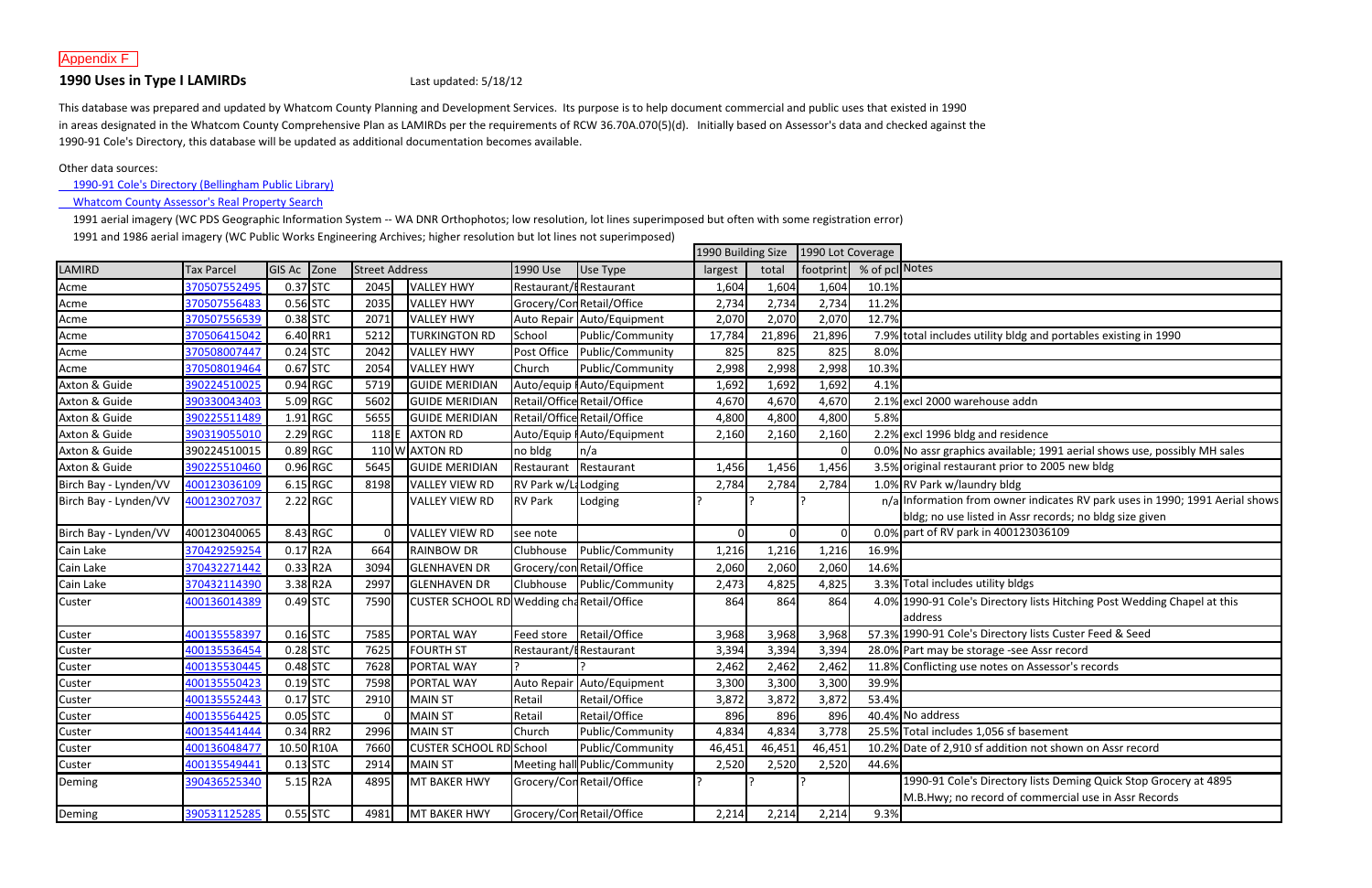| Deming         | 390531132292 | $0.75$ STC  |            | 4965            | MT BAKER HWY        | Restauran          | Restaurant                     | 1,754  | 1,754  | 1,754  | 5.3%                                                                                     |
|----------------|--------------|-------------|------------|-----------------|---------------------|--------------------|--------------------------------|--------|--------|--------|------------------------------------------------------------------------------------------|
| Deming         | 390531169205 | $0.16$ STC  |            | 5016            | <b>DEMING RD</b>    | Office             | Retail/Office                  | 7,055  | 7,055  | 4,049  | 59.4% Total includes 3,006 sf 2nd story                                                  |
| Deming         | 390531105311 | $1.21$ STC  |            | 4979            | <b>MT BAKER HWY</b> | Office             | Retail/Office                  | 4,682  | 4,682  | 4,682  | 8.8%                                                                                     |
| Deming         | 390531181217 | $0.66$ STC  |            | $\vert 0 \vert$ |                     | Storage?           | Storage/Warehouse              | 2,400  | 2,400  | 2,400  | 8.3% No address                                                                          |
| Deming         | 390531205198 |             | $1.01$ STC | 5048            | MT BAKER HWY        |                    | Office? Now Retail/Office      |        |        |        | New casino replaced old building(s) in 199.<br>1990-91 Cole's directory listed NW Dentur |
| Deming         | 390531243169 | $0.60$ STC  |            | 5215            | MT BAKER AVE        | Fuel Storage n/a   |                                | n/a    | n/a    | n/a    | Above ground tanks - no buildings                                                        |
| Deming         | 390531157208 | $0.04$ STC  |            | $\Omega$        | MT BAKER HWY        |                    | Auto Repair Auto/Equipment     | 1,392  | 1,392  | 1,392  | 82.7% No Assr graphics available; no address                                             |
| Deming         | 390531140248 |             | $0.38$ STC | 5075            | <b>KAREN ST</b>     | Church             | Public/Community               | 3,517  | 3,517  | 3,517  | 21.2%                                                                                    |
| Deming         | 390531163201 | $0.14$ STC  |            | 5010            | MT BAKER HWY        | Post Office        | Public/Community               | 1,452  | 1,452  | 1,452  | 23.0%                                                                                    |
| Deming         | 390531049255 | 17.72 R2A   |            | 4936            | <b>DEMING RD</b>    | School             | Public/Community               | 30,099 | 79,512 | 79,512 | 10.3% excl bldgs built after 1990                                                        |
| Deming         | 390531193216 |             | $0.82$ STC | 5047            | MT BAKER HWY        |                    | Office/Groc/Retail/Office      | 11,790 | 18,757 | 13,655 | 38.1% incl office bldg demo'ed after 1990; total in<br>stories                           |
| Diablo         | 371305020021 | 69.60 RR3   |            |                 | N CASCADES HWY      | Powerhousen/a      |                                | 23,000 | 27,400 | 27,400 | n/a total incl shop/maint. Bldgs                                                         |
|                |              |             |            |                 |                     | Fire Hall          | Public/Community               | 832    | 832    | 832    |                                                                                          |
|                |              |             |            |                 |                     | Post Office/       | /CPublic/Community             | 10,872 |        |        | total incl all community bldgs                                                           |
|                |              |             |            |                 |                     | Snack bar          | Restaurant                     | 513    | 513    | 513    |                                                                                          |
| Glacier        | 390705521080 | $2.72$ RC   |            | $\Omega$        | MT BAKER HWY        | Lodge?             | Lodging                        | 1,304  | 2,360  | 2,360  | 2.0% No lodging use information in Assr records                                          |
| Glacier        | 390707440546 | $0.25$ STC  |            | $\Omega$        | <b>VAUGHN ST</b>    | Vacant             | $\ln/a$                        | n/a    | n/a    | n/a    | Bldg destroyed pre-1990                                                                  |
| Glacier        | 390707415526 | $0.69$ STC  |            | 9989            | MT BAKER HWY        | Market             | Retail/Office                  | 1,500  | 1,500  | 1,500  | 16.6% Restaurant and retail on same parcel                                               |
|                |              |             |            |                 |                     | Restaurant         | Restaurant                     | 3,500  | 3,500  | 3,500  |                                                                                          |
| Glacier        | 390707455553 | $0.18$ STC  |            | 10022           | MT BAKER HWY        |                    |                                | 1,980  | 1,980  | 1,980  | 24.9% Use not given in Assr records - called farm                                        |
| Glacier        | 390707486545 | $10.31$ STC |            | 10036           | MT BAKER HWY        | Motel              | Lodging                        | 1,600  | 7,888  | 7,888  | 1.8% Directory lists Glacier Creek Motel and Gla                                         |
|                |              |             |            |                 |                     |                    |                                |        |        |        | removed                                                                                  |
| Glacier        | 390705466141 |             | $4.71$ RR3 | $\Omega$        | <b>RAINIER WAY</b>  | Clubhouse          | Public/Community               | 1,024  | 1,024  | 1,024  | 0.5% dates unclear; incl garage                                                          |
| Glacier        | 390707371541 | $0.18$ STC  |            | 9953            | MT BAKER HWY        |                    | Fire Station Public/Community  | 3,150  | 3,150  | 3,150  | 40.1%                                                                                    |
| Glacier        | 390707389534 |             | $0.39$ STC |                 | MT BAKER HWY        |                    | Water Utility Public/Community | 1,512  | 1,512  | 1,512  | 9.0%                                                                                     |
| Glacier        | 390707398539 |             | $0.09$ STC | 9973            | MT BAKER HWY        |                    | Post Office/I Public/Community | 2,484  | 2,484  | 2,484  | 64.8% incl water utility office                                                          |
| Hinotes        | 390304028012 | $0.52$ STC  |            |                 | 920E POLE RD        | Retail             | Auto/Equipment                 | 1,500  | 1,500  | 1,500  | 6.7% 1990-91 Cole's Directory lists Vreemans Up                                          |
|                |              |             |            |                 |                     |                    |                                |        |        |        | building later removed, parcel combined w                                                |
| Hinotes        | 390304019029 |             | $0.68$ STC | 6922            | <b>HANNEGAN RD</b>  | Office             | Retail/Office                  | 2      |        |        | 1990-91 Cole's Directory lists professional                                              |
|                |              |             |            |                 |                     |                    |                                |        |        |        | Hannegan; parcel combined with others                                                    |
| Hinotes        | 390304018104 |             | $1.34$ STC | 6982            | <b>HANNEGAN RD</b>  | Retail             | Retail/Office                  | 3,344  | 3,344  | 3,344  | 5.7% 1990-91 Cole's Directory lists Art to Wear                                          |
| Hinotes        | 390305555061 |             | $1.06$ STC | 6937            | <b>HANNEGAN RD</b>  | Restaurant         | Restaurant                     | 2,400  | 2,400  | 2,400  | 5.2% 2,960 sf - 560 sf 1995 addn                                                         |
| Hinotes        | 390304016078 |             | $0.60$ STC | 6950            | <b>HANNEGAN RD</b>  | <b>Grange hall</b> | Public/Community               | 3,228  | 3,228  | 3,228  | 12.3%                                                                                    |
|                |              |             |            |                 |                     |                    |                                |        |        |        | Tenmile grange -- also has 3,228 sf unfinish                                             |
| Hinotes        | 390305549076 |             | $1.01$ STC | 6951            | <b>HANNEGAN RD</b>  |                    | Office w/sto Retail/Office     | 6,636  | 9,036  | 9,036  | 20.6% total includes 1990 RV boat storage sep. bl                                        |
| <b>Hinotes</b> | 390304050150 | 14.09 STC   |            | 7022            | <b>HANNEGAN RD</b>  |                    |                                |        |        |        | n/a Storage use converted from farm bldgs dat                                            |
|                |              |             |            |                 |                     |                    |                                |        |        |        | 'legalize conversion of chicken coops to a                                               |
|                |              |             |            |                 |                     |                    |                                |        |        |        | made without permial approval" denied; c                                                 |
|                |              |             |            |                 |                     |                    |                                |        |        |        | GC adopted Ord 1994-067. 1992 Stortebo                                                   |
|                |              |             |            |                 |                     |                    |                                |        |        |        | and outbuildings on lot. No business listing                                             |
|                |              |             |            |                 |                     |                    |                                |        |        |        | Cole's Directory                                                                         |
| Hinotes        | 390308550552 |             | $1.06$ STC |                 | 899E POLE RD        |                    | Grocery/Con Retail/Office      | 3,420  | 3,420  | 3,420  | 7.4% includes 1990 addn                                                                  |

d old building(s) in 1992 - no record of old bldgs size; ttory listed NW Denture Center at this address

Ded after 1990; total includes 3566 sf and 1,536 sf 2nd

r records - called farm bldg

er Creek Motel and Glacier Nordic Ski; bldgs later

ctory lists Vreemans Upholstery at this address; ed, parcel combined with others

ctory lists professional offices at 6922 and 6928 mbined with others

ctory lists Art to Wear at 6980 Hannegan

so has 3,228 sf unfinished basement per Assr records RV boat storage sep. bldg.

ed from farm bldgs date unknown. CUP91-00053 to of chicken coops to a storage business previously ial approval" denied; concomitant rezone from R5A to 94-067. 1992 Storteboom Short Plat (26/46) lists SFR lot. No business listing at this address in 1990-91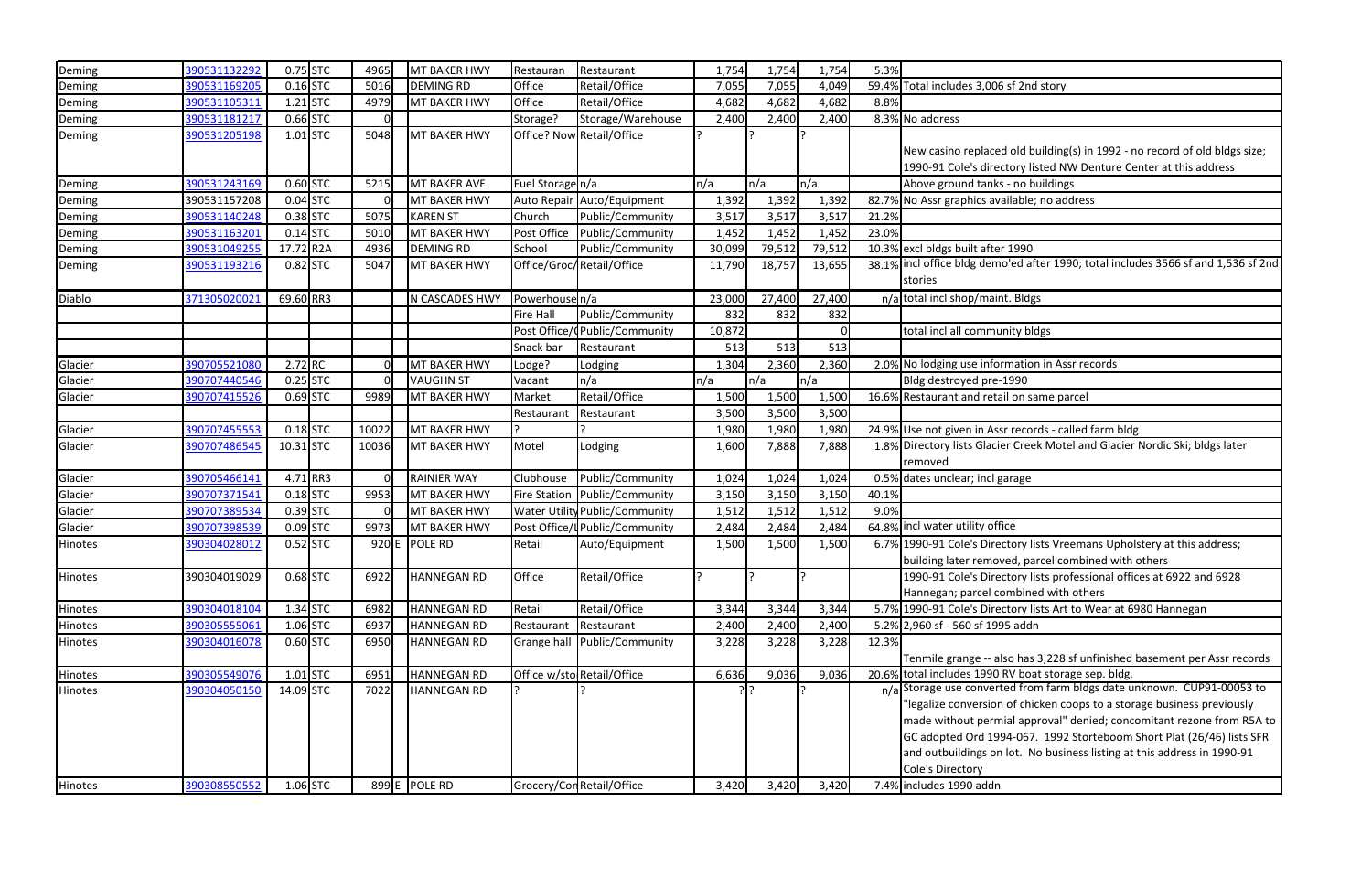| Hinotes        | 390305533023 | $5.88$ STC            | 6911 | HANNEGAN RD           |                       | Grocery/ConRetail/Office          | 4,409    | 4,409  | 4,409    | 1.7%  |                                               |
|----------------|--------------|-----------------------|------|-----------------------|-----------------------|-----------------------------------|----------|--------|----------|-------|-----------------------------------------------|
|                |              |                       |      |                       |                       |                                   |          |        |          |       | 1990-91 Cole's Directory lists Weed 9         |
|                |              |                       |      |                       |                       |                                   |          |        |          |       | Bucket at 880 Pole, which may be on           |
| <b>Hinotes</b> | 390305555041 | $0.91$ STC            | 6931 | <b>HANNEGAN RD</b>    | Retail                | Retail/Office                     | 4,640    | 4,640  | 4,640    | 11.7% |                                               |
| Hinotes        | 390305452044 | 5.34 RR2              | 810E | <b>POLE RD</b>        | Church                | Public/Community                  | 19,856   | 19,856 | 14,568   |       | 6.3% total incl 5,288 sf basement             |
| Hinotes        | 390305549090 | $0.95$ STC            | 6975 | HANNEGAN RD           | <b>Govt Office</b>    | Public/Community                  | 6,002    | 6,002  | 6,002    | 14.5% |                                               |
| Hinotes        | 390308433506 | $0.24$ RR2            | 6828 | <b>HANNEGAN RD</b>    | <b>Golf Club</b>      | Public/Community                  | 2,271    | 4,431  | 4,431    |       | 41.7% total incl shop bldg                    |
| Kendall        | 400534443470 | 8.90 STC              | 6476 | MT BAKER HWY          |                       | Grocery/Con Retail/Office         | 3,802    | 3,802  | 3,802    |       | 1.0% Incl 1993 addn - no sf breakdown ava     |
| Kendall        | 400534370379 | $4.35$ STC            | 7519 | <b>KENDALL RD</b>     |                       | Grocery/Con Retail/Office         | 7,000    | 7,000  | 7,000    | 3.7%  |                                               |
| Kendall        | 400534406391 | $0.65$ STC            | 6449 | <b>MT BAKER HWY</b>   | Church                | Public/Community                  | 936      | 1,635  | 1,635    |       | 5.8% Excl unfinished basement                 |
| Kendall        | 400534366425 | $2.38$ STC            | 7528 | <b>KENDALL RD</b>     |                       | Fire Station   Public/Community   | 3,340    | 3,340  | 3,340    |       | 3.2% No Assr graphics available; 1991 aeria   |
|                |              |                       |      |                       |                       |                                   |          |        |          |       | bldg permit for addition                      |
| Kendall        | 400534333350 | 22.07 R10A            | 7547 | <b>KENDALL RD</b>     |                       | Elem School Public/Community      | $\Omega$ |        | $\Omega$ |       | n/a School did not exist in 1990              |
| Kendall        | 400534391424 | $2.30$ STC            | 7506 | <b>KENDALL RD</b>     | Library               | Public/Community                  |          |        | $\Omega$ |       | $n/a$ Library did not exist in 1990           |
| Laurel         | 390213524032 | $4.22$ GM             | 6129 | <b>GUIDE MERIDIAN</b> |                       | Salvage/RecySalvage/Wrecking      |          | 12.    | כו       |       | bldg dates not clear in Assr records          |
| Laurel         | 390213529071 | $1.51$ GM             | 6149 | <b>GUIDE MERIDIAN</b> |                       | Salvage/RecySalvage/Wrecking      | 17,640   | 17,640 | 17,640   |       | 26.7% per 2002 cost form prior to small add   |
| Laurel         | 390213510121 | $5.24$ GM             | 6129 | <b>GUIDE MERIDIAN</b> | no 1990 bldgn/a       |                                   |          |        | $\Omega$ |       | 0.0% no assr graphics available               |
| Laurel         | 390224508324 | $0.85$ RGC            | 5945 | <b>GUIDE MERIDIAN</b> |                       | Grocery/Con Retail/Office         | 1,928    | 1,928  | 1,928    | 5.2%  |                                               |
| Laurel         | 390224480338 | $0.85$ <sub>RGC</sub> | 5955 | <b>GUIDE MERIDIAN</b> | <b>Boat sales</b>     | Retail/Office                     | 10,700   | 10,700 | 10,700   | 29.0% |                                               |
| Laurel         | 390224499500 | 3.67 RGC              | 6081 | <b>GUIDE MERIDIAN</b> |                       | Lumber sale: Retail/Office        | 5,712    | 7,632  | 7,632    |       | 4.8% lumber sheds open face not included      |
| Laurel         | 390224498472 | $1.94$ GM             | 6059 | <b>GUIDE MERIDIAN</b> |                       | Manufacturi Manufacturing/Fabrica | 14,280   | 23,590 | 23,590   |       | 27.9% Ig bldg is main bldg plus office, minus |
| Laurel         | 390319066420 | $2.96$ GM             | 6016 | <b>GUIDE MERIDIAN</b> |                       | Auto/Equip   Auto/Equipment       |          |        |          |       | 1990-91 Cole's Directory lists Dave Fo        |
|                |              |                       |      |                       |                       |                                   |          |        |          |       | records only indicate barn                    |
| Laurel         | 390319025408 | $1.02$ RGC            | 6010 | <b>GUIDE MERIDIAN</b> |                       | Auto Repair Auto/Equipment        | 2,448    | 2,448  | 2,448    | 5.5%  |                                               |
| Laurel         | 390319008284 | $0.50$ RGC            | 5918 | <b>GUIDE MERIDIAN</b> |                       | Auto/Equip HAuto/Equipment        | 3,600    | 3,600  | 3,600    | 16.5% |                                               |
| Laurel         | 390319009302 | $0.33$ RGC            | 5930 | <b>GUIDE MERIDIAN</b> |                       | Auto/Equip HAuto/Equipment        | 2,160    | 2,160  | 2,160    |       | 14.9% not including residence; 1990-91 Col    |
|                |              |                       |      |                       |                       |                                   |          |        |          |       | this address                                  |
| Laurel         | 390319010356 | $0.39$ RGC            | 5974 | <b>GUIDE MERIDIAN</b> | Retail                | Retail/Office                     | 2,388    | 2,388  | 2,388    |       | 13.9% 1990-91 Cole's Directory lists Pacific  |
|                |              |                       |      |                       |                       |                                   |          |        |          |       | became grocery                                |
| Laurel         | 390319012322 | $0.91$ RGC            | 5946 | <b>GUIDE MERIDIAN</b> |                       | Auto/Equip   Auto/Equipment       | 10,260   | 10,260 | 10,260   |       | 25.8% excludes utility bldg, date unknown     |
| Laurel         | 390319012370 | $0.65$ <sub>RGC</sub> | 5978 | <b>GUIDE MERIDIAN</b> | Retail                | Retail/Office                     | 5,750    | 11,000 | 11,000   |       | 38.8% 1990-91 Cole's directory lists Rent-A-  |
|                |              |                       |      |                       |                       |                                   |          |        |          |       | 5980 G.M.                                     |
| Laurel         | 390319014342 | $0.57$ RGC            | 5962 | <b>GUIDE MERIDIAN</b> | Retail                | Retail/Office                     | 1,332    | 1,684  | 1,684    |       | 6.7% 1990-91 Cole's Directory lists Laurel    |
| Laurel         | 390224486392 | $2.35$ RGC            | 5999 | <b>GUIDE MERIDIAN</b> |                       | Beauty salon Retail/Office        |          | 12     |          |       | 1990-91 Cole's Directory lists Darlene        |
|                |              |                       |      |                       |                       |                                   |          |        |          |       | residence                                     |
| Laurel         | 390319022259 | $1.42$ R5A            | 5896 | <b>GUIDE MERIDIAN</b> | Restaurant Restaurant |                                   | 1,920    | 1,920  | 1,920    |       | 3.1% Listed as Hacienda Restaurant in 199     |
|                |              |                       |      |                       |                       |                                   |          |        |          |       | by WSDOT and demolished                       |
| Laurel         | 390319030370 | $0.96$ RGC            | 5984 | <b>GUIDE MERIDIAN</b> | Retail/Officen/a      |                                   | $\Omega$ |        | $\Omega$ |       | 0.0% Pacific Farm Buildings at this address   |
|                |              |                       |      |                       |                       |                                   |          |        |          |       | no building                                   |
| Laurel         | 390224434384 | R <sub>5</sub> A      |      | 194 W LAUREL RD       |                       | High School Public/Community      | 21,950   | 63,360 | 63,360   |       | n/a largest building is gym minus post-19     |
|                |              |                       |      |                       |                       |                                   |          |        |          |       | coverage not calculated                       |
| Laurel         | 390319048331 | $6.50$ RGC            |      | 35 E LAUREL RD        |                       | Pumphouse Public/Community        | 49       | 49     | 49       |       | 0.0% pumphouse                                |
| Laurel         | 390224518315 | $0.25$ RGC            | 5939 | <b>GUIDE MERIDIAN</b> | Retail                | Retail/Office                     | 2,256    | 2,781  | 2,781    |       | 26.1% total includes util bldg; 1990-91 Cole  |
|                |              |                       |      |                       |                       |                                   |          |        |          |       | at this address                               |
| Laurel         | 390319010313 | $0.05$ RGC            | 5936 | <b>GUIDE MERIDIAN</b> |                       | Barber shop Retail/Office         | 306      | 306    | 306      | 15.3% |                                               |
| Laurel         | 390224456291 | $2.30$ R5A-L          |      | 162 WLAUREL RD        | Church                | Public/Community                  | 15,421   | 18,341 | 18,341   |       | 18.3% Total incl parsonage and outbidgs       |
|                |              |                       |      |                       |                       |                                   |          |        |          |       |                                               |

ttory lists Weed Shed at 870 Pole and The Lunch which may be on the same parcel in the retail space

sf breakdown available on Assr records

ailable; 1991 aerial shows building; 1990 sf from 2000 tion

prior to small additions

plus office, minus 1991 addn

tory lists Dave Force Motors at this address but Assr e barn

nce; 1990-91 Cole's Directory lists Deans Auto Glass at

ctory lists Pacific Farm Buildings at this address; later

ctory lists Rent-A-Dish and Satellite Entertainment at

ctory lists Laurel Video at 5546 G.M. ctory lists Darlene's Style Shop - part of 2,214 sf

estaurant in 1990-91 Cole's directory; later acquired olished

gs at this address and 5974 G.M. but 1991 aerial shows

m minus post-1990 additions; on two parcels so lot ated

dg; 1990-91 Cole's Directory lists Laurel Antique Mall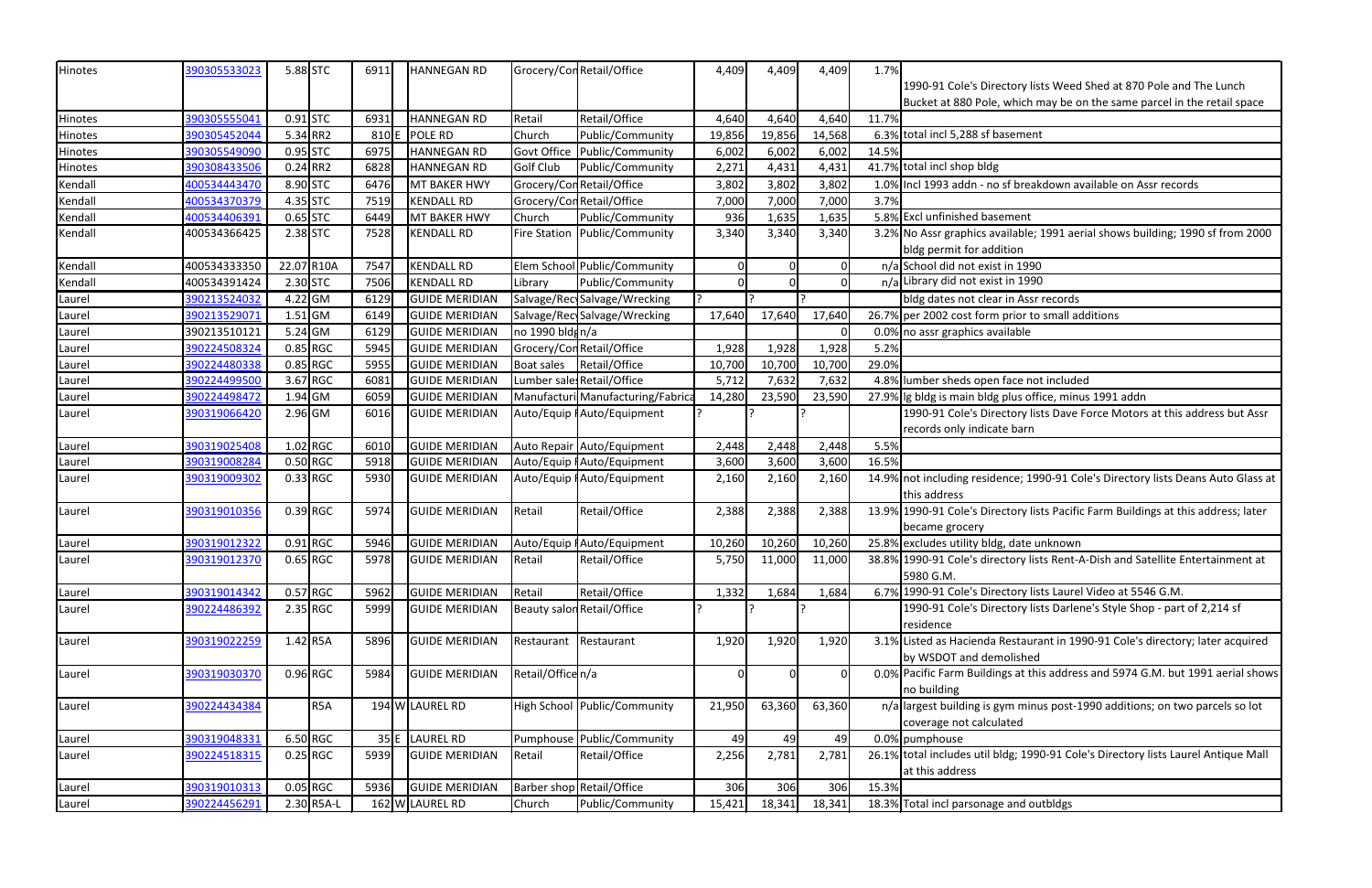| Laurel                | 390224488411 |            | 3.06 R5A-L | 6015 | <b>GUIDE MERIDIAN</b> | Church                 | Public/Community                    | 8,400  | 8,400  | 8,400  | 6.3%  |                                               |
|-----------------------|--------------|------------|------------|------|-----------------------|------------------------|-------------------------------------|--------|--------|--------|-------|-----------------------------------------------|
| Laurel                | 390319042428 |            | $1.44$ RGC | 6028 | <b>GUIDE MERIDIAN</b> | <b>Fire Station</b>    | Public/Community                    | 6,624  | 6,624  | 6,624  | 10.5% |                                               |
| Laurel                | 390318012091 | $0.63$ AG  |            | 6172 | <b>GUIDE MERIDIAN</b> | Meeting                | Public/Community                    | 3,200  | 3,200  | 3,200  | 11.7% |                                               |
| Lummi Peninsula       | 380134361050 |            | 4.90 RIM   | 2584 | LUMMI VIEW DR         |                        | Ware/StoragStorage/Warehouse        | 7,800  | 18,540 | 18,540 | 8.7%  |                                               |
| Lummi Peninsula       | 380134373075 |            | $0.54$ RR3 |      | <b>GROVE ST</b>       |                        | Ware/Storag Storage/Warehouse       | 7,360  | 7,360  | 7,360  | 31.4% |                                               |
| Lummi Peninsula       | 370103344557 |            | $0.14$ RIM | 01   | LUMMI VIEW DR         |                        | Industrial/FisManufacturing/Fabrica | 7,280  | 7,280  | 7,280  | n/a   |                                               |
|                       |              |            |            |      |                       |                        |                                     |        |        |        |       | building located on more than one pa          |
| Maple Falls           | 400630178099 |            | $2.91$ STC | 7461 | <b>MT BAKER HWY</b>   | Restaurant             | Restaurant                          | 2,600  | 2,600  | 2,600  | 2.1%  |                                               |
| Maple Falls           | 400630204120 | $0.91$ STC |            | 7463 | <b>MT BAKER HWY</b>   |                        | Ware/StoragStorage/Warehouse        | 4,620  | 4,620  | 4,620  |       | 11.7% excludes coffee shop built after 1990   |
| Maple Falls           | 400630250105 |            | $2.03$ STC | 7797 | <b>SILVER LAKE RD</b> | Hotel/Motel Lodging    |                                     |        |        |        |       | 1990-91 Cole's Directory lists Yodeler        |
|                       |              |            |            |      |                       |                        |                                     |        |        |        |       | shows structure; no Assr records for p        |
| Maple Falls           | 400630304154 |            | $0.69$ STC | 7802 | <b>SILVER LAKE RD</b> |                        | Retail/Office Retail/Office         | 8,020  | 8,020  | 6,000  |       | 19.9% Total includes 2,020 sf 2nd story class |
| Maple Falls           | 400630143099 |            | $0.69$ STC | 7449 | <b>MT BAKER HWY</b>   | no bldg                | n/a                                 |        |        |        |       | Assr records indicate no bldg but aeria       |
|                       |              |            |            |      |                       |                        |                                     |        |        |        |       | Thomsen July 2009                             |
| Maple Falls           | 400630167121 | $0.46$ STC |            | 7425 | MT BAKER HWY          | Office                 | Retail/Office                       | 1,274  | 1,274  | 910    |       | 4.5% Total includes 364 sf loft/mezz          |
| Maple Falls           | 400630308119 | $0.09$ STC |            | 7509 | <b>MT BAKER HWY</b>   |                        | Meeting hall Public/Community       | 1,768  | 1,768  | 1,768  | 43.3% |                                               |
| <b>Maple Falls</b>    | 400630208209 | 3.85 STC   |            | 7849 | <b>SILVER LAKE RD</b> | School                 | Public/Community                    | 8,822  | 10,082 | 10,082 |       | 6.0% Total incl utility bldg                  |
| Maple Falls           | 400630308177 |            | $0.06$ STC | 7836 | <b>SILVER LAKE RD</b> | Church                 | Public/Community                    | 2,216  | 2,216  | 2,216  | 82.8% |                                               |
| Newhalem              | 371221051198 | 142.00 RIM |            |      | N CASCADES HWY        | Gorge Inn              | Lodging?                            | 7,325  | 7,325  | 7,325  |       | n/a No indication in Assr records whether     |
|                       |              |            |            |      |                       |                        |                                     |        |        |        |       | lodging in 1990 or workers housing            |
|                       |              |            |            |      |                       |                        | Grocery/con Retail/Office           | 3,218  | 3,218  | 3,218  |       |                                               |
|                       |              |            |            |      |                       |                        | Community Public/Community          | 4,810  | 12,981 | 12,981 |       | total includes all community buildings        |
|                       |              |            |            |      |                       | Library                | Public/Community                    | 2,080  | 2,080  | 2,080  |       |                                               |
|                       |              |            |            |      |                       | Office                 | Retail/Office                       | 910    | 910    | 910    |       |                                               |
|                       |              |            |            |      |                       |                        | Machine Sho Manufacturing/Fabrica   | 16,284 | 28,924 | 28,924 |       | total excludes smaller shop/storage b         |
| <b>Nugents Corner</b> | 390427008410 |            | $0.39$ STC | 3704 | <b>MT BAKER HWY</b>   | Office                 | Retail/Office                       | 520    | 520    | 520    |       | 3.0% dental office; excludes residence        |
| <b>Nugents Corner</b> | 390427021409 |            | $0.15$ STC | 3706 | <b>MT BAKER HWY</b>   | Restaurant             | Restaurant                          | 888    | 888    | 888    |       | 13.9% excludes 120 sf 2000 addition           |
| <b>Nugents Corner</b> | 390427021415 | $0.41$ STC |            | 3708 | <b>MT BAKER HWY</b>   | Restaurant             | Restaurant                          | 1,220  | 1,220  | 1,220  |       | 6.9% remodeled from restaurant to retail 1    |
| <b>Nugents Corner</b> | 390427009381 | $1.32$ STC |            | 3705 | <b>MT BAKER HWY</b>   |                        | Grocery/Con Retail/Office           | 18,221 | 19,499 | 19,499 |       | 38.2% total includes 1,278 sf gas station can |
|                       |              |            |            |      |                       | Tavern                 | Restaurant                          | 2,420  | 2,420  | 2,420  |       | 2,420 sf tavern on same parcel as gro         |
| <b>Nugents Corner</b> | 390427041378 |            | $2.60$ STC | 3739 | MT BAKER HWY          |                        | Warehouse Storage/Warehouse?        | 1,656  | 1,656  | 1,656  |       | 1.5% excludes residence; year built unknow    |
|                       |              |            |            |      |                       |                        |                                     |        |        |        |       | on 1991 aerial; no listing in 1990-91 C       |
| <b>Nugents Corner</b> | 390428465403 |            | $2.41$ STC | 5619 | <b>LAWRENCE RD</b>    | Office                 | Retail/Office                       | 1,486  | 3,348  | 3,348  |       | 3.2% excludes unfin basement                  |
| <b>Nugents Corner</b> | 390427040412 |            | $0.30$ STC | 3740 | <b>MT BAKER HWY</b>   | <b>Fire Station</b>    | Public/Community                    | 3,240  | 3,240  | 3,240  |       | 25.2% was fire station in 1990                |
| <b>Nugents Corner</b> | 390427054412 |            | $0.83$ STC | 3744 | <b>MT BAKER HWY</b>   | Church                 | Public/Community                    | 2,928  | 2,928  | 2,928  | 8.1%  |                                               |
| <b>Point Roberts</b>  | 405303015120 |            | $0.72$ STC | 1405 | <b>GULF RD</b>        | Retail                 | Retail/Office                       | 1,091  | 1,091  | 1,091  | 3.5%  |                                               |
| Point Roberts         | 405303230142 |            | $0.44$ STC | 1474 | <b>GULF RD</b>        | Office                 | Retail/Office                       | 3,000  | 3,000  | 3,000  | 15.8% |                                               |
| <b>Point Roberts</b>  | 405303240175 |            | $1.47$ STC | 469  | <b>TYEE DR</b>        | Restaurant             | Restaurant                          | 3,239  | 3,239  | 3,239  |       | 5.1% excludes 1992 352 sf addn                |
| <b>Point Roberts</b>  | 405303270145 |            | $0.41$ STC | 486  | <b>TYEE DR</b>        |                        | Grocery/Con Retail/Office           | 6,250  | 6,670  | 6,670  |       | 37.5% 6,250 sf canopy + 420 sf "food booth"   |
| <b>Point Roberts</b>  | 405303270168 |            | $0.50$ STC | 476  | <b>TYEE DR</b>        | <b>Bank</b>            | Retail/Office                       | 2,976  | 2,976  | 2,976  |       | 13.7% includes 1993 addition (sf not given in |
| <b>Point Roberts</b>  | 405304444104 | $0.07$ RC  |            | 531  | <b>MARINE DR</b>      | Restaurant/IRestaurant |                                     | 15,774 | 15,774 | 15,774 | n/a   |                                               |
|                       |              |            |            |      |                       |                        |                                     |        |        |        |       | restaurant situated on several tax par        |
| <b>Point Roberts</b>  | 405304453127 | $0.78$ RC  |            | 70   | <b>GULF RD</b>        | Tavern                 | Restaurant                          | 8,263  | 8,263  | 8,263  | 24.2% |                                               |
| <b>Point Roberts</b>  | 405304492109 |            | $0.12$ STC | 1345 | <b>GULF RD</b>        | Retail                 | Retail/Office                       | 1,168  | 1,168  | 1,168  | 22.6% |                                               |
| <b>Point Roberts</b>  | 405303117163 |            | $1.48$ STC | 1480 | <b>GULF RD</b>        | Office                 | Retail/Office                       | 5,712  | 5,712  | 5,712  |       | 8.8% was office/warehouse before Aug 199      |
| Point Roberts         | 405303209120 |            | $1.02$ STC | 1557 | <b>GULF RD</b>        |                        | Grocery/Con Retail/Office           | 3,738  | 3,738  | 3,738  | 8.4%  |                                               |

## more than one parcel, lot coverage not calculated

ctory lists Yodeler Inn at 7485 M.B.Hwy; 1991 aerial Assr records for pre-1996 structures

If 2nd story classrooms but excludes apts

e no bldg but aerial shows use; see letter from

r records whether this was open to the public for orkers housing

mmunity buildings except library

er shop/storage bldgs

<sup>taurant</sup> to retail 1999

sf gas station canopy

ame parcel as groc/conv

year built unknown but commercial building appears sting in 1990-91 Cole's Directory

ion (sf not given in Assr records)

on several tax parcels, lot coverage not calculated

se before Aug 1990 remodel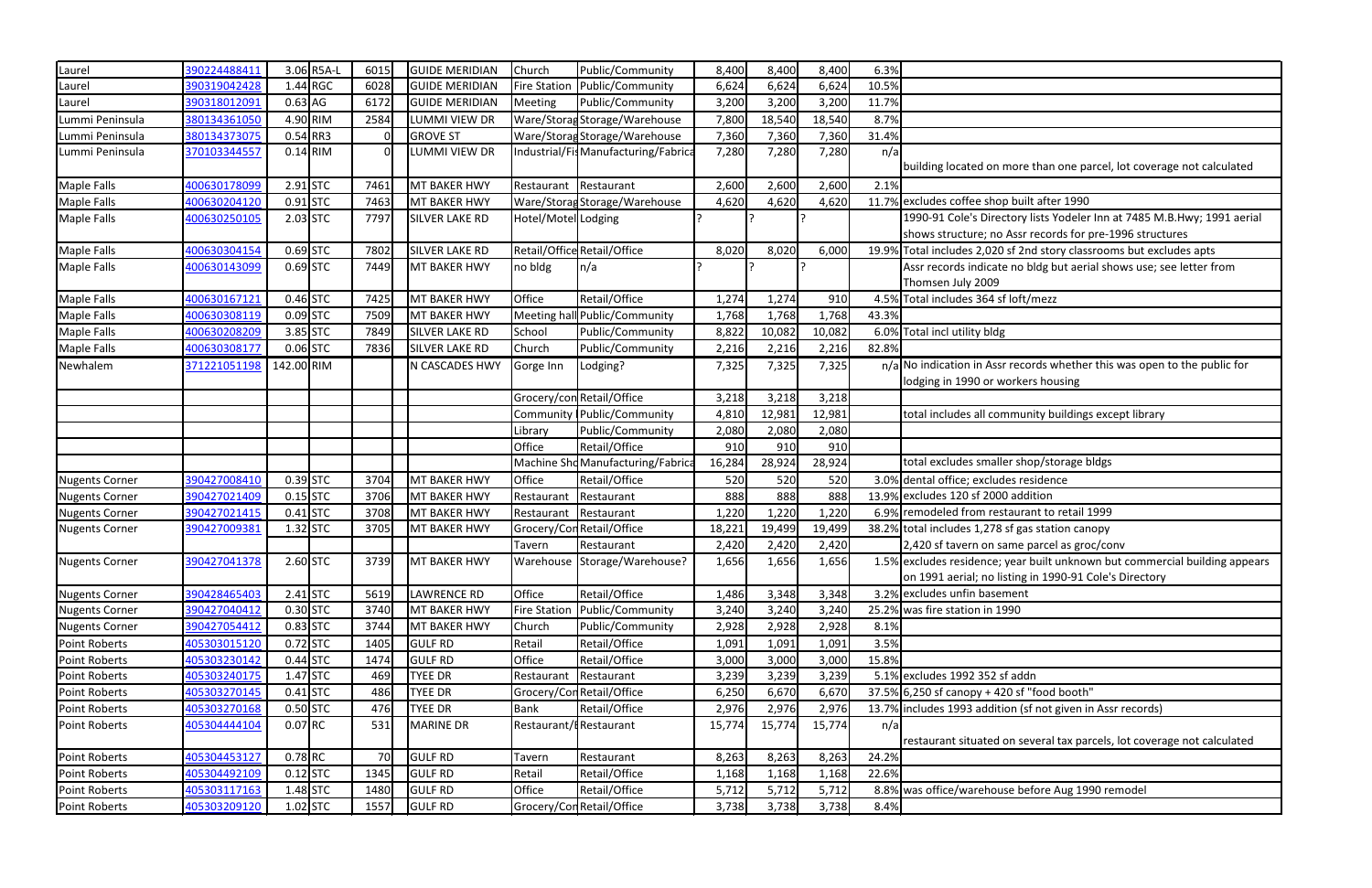| <b>Point Roberts</b> | 405303270138 | $0.47$ STC            | 490      | <b>TYEE DR</b>        |                     | Grocery/Con Retail/Office     | ΩI     | $\overline{0}$ | 0      |       | 0.0% Conv store, gas station built 1992           |
|----------------------|--------------|-----------------------|----------|-----------------------|---------------------|-------------------------------|--------|----------------|--------|-------|---------------------------------------------------|
| <b>Point Roberts</b> | 405304534108 | $0.39$ STC            | 1379     | <b>GULF RD</b>        | Restaurant          | Restaurant                    | 2,698  | 2,698          | 2,698  |       | 15.9% Assr records indicate 2,698 sf in 2002 and  |
| <b>Point Roberts</b> | 405304535062 | $0.14$ RR2            | 1378     | <b>PELTIER DR</b>     | Retail              | Retail/Office                 | 1,034  | 1,034          | 1,034  |       | 16.5% "ceramic shop" "storage/shop area" date     |
| <b>Point Roberts</b> | 405303250339 | $2.22$ STC            | 365      | <b>TYEE DR</b>        | <b>Gas Station</b>  | Retail/Office                 | 4,010  | 4,010          | 4,010  |       | 4.1% sf is for gas station canopies only -- pay s |
| <b>Point Roberts</b> | 405303300166 | $5.19$ STC            | 480      | <b>TYEE DR</b>        | Grocery             | Retail/Office                 | 34,704 | 34,704         | 34,704 | 15.4% |                                                   |
|                      |              |                       |          |                       |                     |                               |        |                |        |       | includes 1992 addition (sf not given in As        |
|                      |              |                       |          |                       |                     |                               |        |                |        |       | Directory lists Brown & Cole Stores / Mar         |
| <b>Point Roberts</b> | 405303249237 | $2.66$ STC            | 423      | <b>TYEE DR</b>        |                     | Grocery/Con Retail/Office     | 2,050  | 2,050          | 2,050  | 1.8%  |                                                   |
| <b>Point Roberts</b> | 405310416422 | $2.65$ RC             | 725      | SIMUNDSON DR          | Retail              | Retail/Office                 | 21,228 | 21,228         | 21,228 |       | 18.4% excludes unenclosed materials shelter ar    |
| <b>Point Roberts</b> | 405309497335 | $3.73$ RC             | 755      | <b>MARINE DR</b>      | Office              | Retail/Office                 | 14,471 | 14,471         | 14,471 |       | 8.9% excludes mezzanines from 2005 remodel        |
| <b>Point Roberts</b> | 415334249145 | $0.86$ <sub>RGC</sub> | 1591     | MCKENZIE WAY          | Retail              | Retail/Office                 | 3,676  | 3,676          | 3,676  |       | 9.8% excludes new warehouse                       |
| <b>Point Roberts</b> | 405303248313 | $1.15$ STC            | 391      | <b>TYEE DR</b>        |                     | Lumber sales Retail/Office    | 2,640  | 5,470          | 5,470  |       | 10.9% excludes post-1990 additions                |
| <b>Point Roberts</b> | 415334251161 | $0.88$ RGC            | 79       | <b>TYEE DR</b>        | Office              | Retail/Office                 | 4,092  | 4,092          | 4,092  |       | 10.7% includes 600 sf storage area                |
| <b>Point Roberts</b> | 405302108081 | $0.97$ <sub>R5A</sub> | 547      | <b>BEACH RD</b>       | Utility             | Public/Community              | 384    | 384            | 384    | 0.9%  |                                                   |
| <b>Point Roberts</b> | 405302104009 | $0.44$ R5A            | 1880     | <b>APARD</b>          | Church              | Public/Community              | 3,428  | 3,428          | 3,428  | 17.7% |                                                   |
| <b>Point Roberts</b> | 405302341316 | $1.51$ R5A            | 2030     | <b>BENSON RD</b>      | Fire/Clinic         | Public/Community              | 11,246 | 11,246         | 11,246 |       | 17.1% includes 1,320 sf clinic                    |
| <b>Point Roberts</b> | 415334252077 | $0.87$ R5A            | 145      | <b>TYEE DR</b>        | Retail              | Retail/Office                 | 6,300  | 6,300          | 6,300  | 16.7% |                                                   |
| <b>Point Roberts</b> | 405303028120 | $0.43$ STC            | 1423     | <b>GULF RD</b>        |                     | Retail/Office Retail/Office   | 816    | 1,536          | 1,536  |       | 8.2% to Starboard Marine at this address; Assr    |
|                      |              |                       |          |                       |                     |                               |        |                |        |       | bldg size                                         |
| <b>Point Roberts</b> | 405302146228 | $1.03$ TZ             | 430      | <b>SOUTH BEACH RD</b> | Police sub          | Public/Community              | 1,188  | 1,144          | 1,144  |       | 2.6% total incl old jail; excl 1994 mh            |
| <b>Point Roberts</b> | 405303018220 | $7.12$ RR2            | $\Omega$ | <b>GULF RD</b>        | Camp                | Lodging                       | 2,648  | 8,832          | 8,832  | 2.8%  |                                                   |
| <b>Point Roberts</b> | 405303039120 | $0.48$ STC            | $\Omega$ | <b>GULF RD</b>        | <b>Fire Station</b> | Public/Community              | 2,048  | 2,048          | 2,048  | 9.8%  |                                                   |
| <b>Point Roberts</b> | 405303049119 | $0.47$ STC            | 1487     | <b>GULF RD</b>        | Library             | Public/Community              | 5,292  | 5,292          | 5,292  | 25.9% |                                                   |
| <b>Point Roberts</b> | 405304498109 | $0.20$ STC            | 1347     | <b>GULF RD</b>        |                     | Ware/Storag Storage/Warehouse | 3,286  | 3,286          | 3,286  | 37.0% |                                                   |
| <b>Point Roberts</b> | 405310392410 | $2.02$ RC             | $\Omega$ | SIMUNDSON DR          |                     | Ware/StoragStorage/Warehouse  | 425    | 425            | 425    |       | 0.5% storage for boat docks; date not given in    |
|                      |              |                       |          |                       |                     |                               |        |                |        |       | 1991 aerial                                       |
| <b>Point Roberts</b> | 415334255227 | $0.65$ <sub>RR1</sub> | $\Omega$ | <b>TYEE DR</b>        | Govt Office         | Public/Community              | 1,056  | 1,056          | 1,056  |       | 3.8% incl the 22x48 border bldg that existed in   |
| <b>Point Roberts</b> | 415335379192 | $9.97$ RC             | 82       | <b>DERBY AVE</b>      | RV park             | Lodging                       | 1,320  | 1,320          | 1,320  |       | 0.3% incl restrooms/storage bldg but not resid    |
| Pole & Guide         | 390212542440 | $2.12$ RGC            | 6811     | <b>GUIDE MERIDIAN</b> | Residential? ?      |                               |        |                |        |       | 1990-91 Cole's Directory lists residence a        |
|                      |              |                       |          |                       |                     |                               |        |                |        |       | inconclusive; currently propane business          |
| Pole & Guide         | 390306030044 | 1.70 RGC              | 6934     | <b>GUIDE MERIDIAN</b> | Retail              | Retail/Office                 | 1,680  | 2,928          | 2,208  |       | 3.0% Total incl util bldg and 720 sf loft; 1990-9 |
|                      |              |                       |          |                       |                     |                               |        |                |        |       | Properties at this address                        |
| Pole & Guide         | 390306030063 | $1.74$ RGC            | 6946     | <b>GUIDE MERIDIAN</b> | Retail              | Retail/Office                 | 1,502  | 1,502          | 1,502  | 2.0%  |                                                   |
|                      |              |                       |          |                       |                     |                               |        |                |        |       | 1990-91 Cole's Directory lists Lil John Sar       |
| Pole & Guide         | 390212535513 | $1.98$ RGC            | 6873     | <b>GUIDE MERIDIAN</b> | Church              | Public/Community              | 4,000  | 4,000          | 4,000  |       | 4.6% excludes shop built in 1991; 1990-91 Cold    |
|                      |              |                       |          |                       |                     |                               |        |                |        |       | Tabernacle at this address                        |
| Pole & Guide         | 390201518010 | $0.58$ RGC            | 6905     | <b>GUIDE MERIDIAN</b> |                     | Grocery/Con Retail/Office     | 2,625  | 2,625          | 2,625  |       | 10.3% 2,625 sf canopy adj to 390201519024         |
| Pole & Guide         | 390201519024 | $0.84$ RGC            | 6905     | <b>GUIDE MERIDIAN</b> |                     | Grocery/Con Retail/Office     | 2,127  | 2,127          | 2,127  | 5.8%  |                                                   |
| Pole & Guide         | 390212508076 | $2.62$ R5A*           | 6553     | <b>GUIDE MERIDIAN</b> |                     | Auto/Equip I Auto/Equipment   | 4,548  | 5,556          | 5,556  | 4.9%  |                                                   |
| Pole & Guide         | 390212555548 | $1.16$ RGC            | 6885     | <b>GUIDE MERIDIAN</b> | Retail              | Retail/Office                 |        |                |        |       |                                                   |
|                      |              |                       |          |                       |                     |                               |        |                |        |       | Bldg is from 2003; no Assr record of prev         |
|                      |              |                       |          |                       |                     |                               |        |                |        |       | apparent use; 1990-91 Cole's directory lis        |
| Pole & Guide         | 390306016015 | 1.56 RGC              | 6910     | <b>GUIDE MERIDIAN</b> |                     | Auto/Equip   Auto/Equipment   | 2,400  | 2,400          | 2,400  | 3.5%  |                                                   |
| Pole & Guide         | 390306010120 | $0.67$ RGC            | 7000     | <b>GUIDE MERIDIAN</b> | Office              | Retail/Office                 | 2,447  | 2,447          | 2,447  | 8.4%  |                                                   |
|                      |              |                       |          |                       |                     |                               |        |                |        |       | medical office; 1990-91 Cole's directory I        |
|                      |              |                       |          |                       |                     |                               |        |                |        |       |                                                   |

e 2,698 sf in 2002 and smaller after

rage/shop area" date unknown

anopies only -- pay station added 2001

on (sf not given in Assr records); 1990-91 Cole's n & Cole Stores / Market Place at 480 Tyee

1 materials shelter area

to at this address; Assr records unclear on total 1990

ks; date not given in Assr records, but it appears on

Por bldg that existed in 1990

age bldg but not residence

ctory lists residence at this address; 1991 aerial tly propane business

nd 720 sf loft; 1990-91 Cole's Directory lists Guideline dress

ctory lists Lil John Sanitary Service at this address In 1991; 1990-91 Cole's Directory lists Truth ddress

o Assr record of previous use; 1991 aerial shows -91 Cole's directory lists Midway RV at this address

-91 Cole's directory listed Hoekema Chiropractic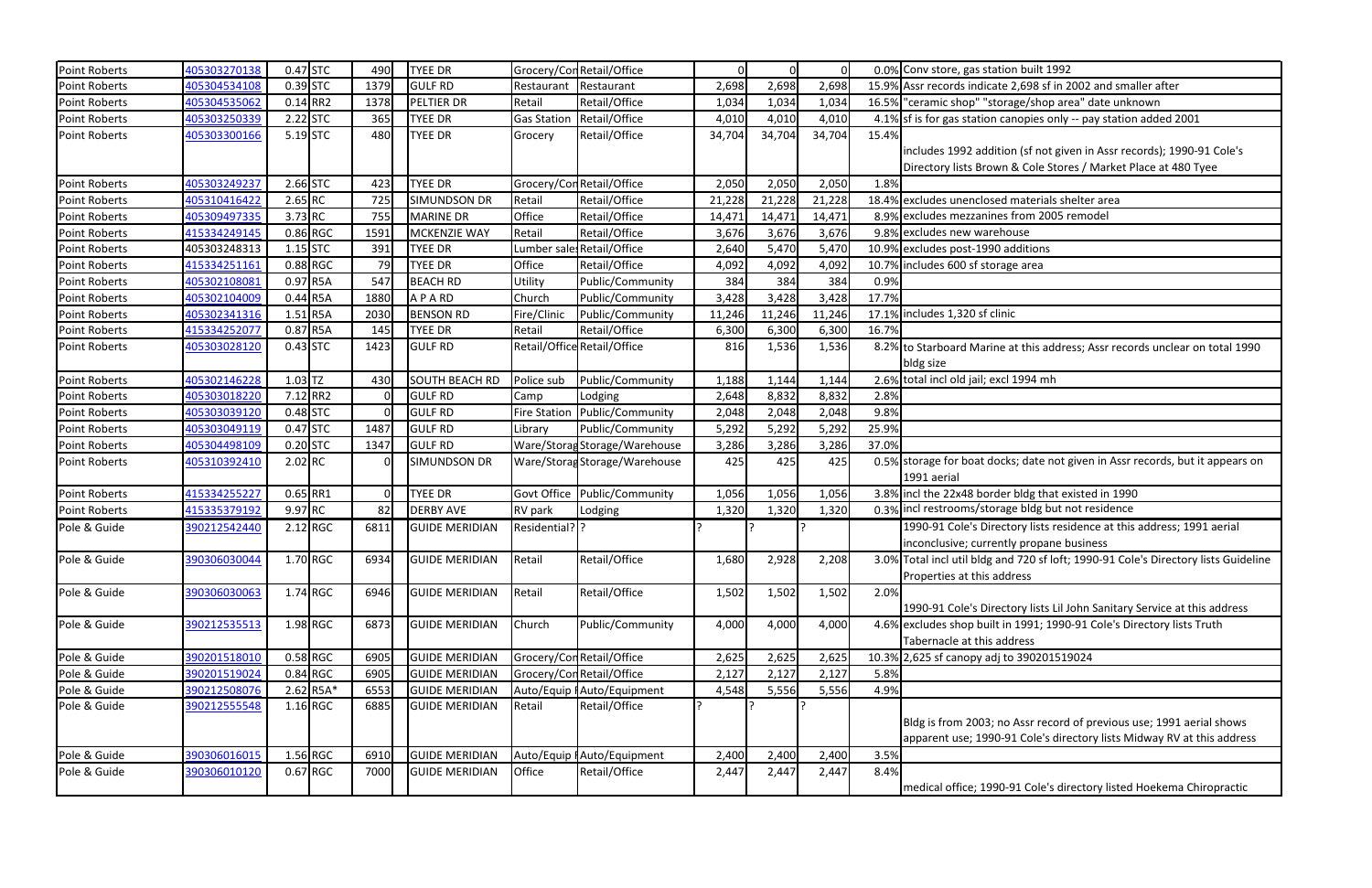Smith & Guide [390225513011](http://www.whatcomcounty.us/pds/plan/long/projects/lamird/pdf/390225513011.pdf) 0.71 RGC 5309 GUIDE MERIDIAN Retail Retail/Office 4,552 7,068 7,068 22.9% excl basements; 1990-91 Cole's Directory lists pub, deli, market, video, this address with no sf breakout

per bldg permit #5974, 1984

ttory lists Pacific Automotive, Circuit Assemblers, Gail's acific Auto Warehouse at this address

ig excl 2nd fl apt; 1990 Cole's Directory lists General Specialists at 5328 address and residence at 5330; cates fire destroyed the larger building in 1993 and mfort station" in 1986

opy; addressed at 5296 G.M. in 1990-91 Cole's

| Pole & Guide       | 390307010516 | $1.10$ RGC            | 6896           | <b>GUIDE MERIDIAN</b> |           | Grocery/Con Retail/Office         |        |        | 12     |       | current conv store built 1995;         |
|--------------------|--------------|-----------------------|----------------|-----------------------|-----------|-----------------------------------|--------|--------|--------|-------|----------------------------------------|
|                    |              |                       |                |                       |           |                                   |        |        |        |       | indicates apparent use                 |
| Pole & Guide       | 390201463080 | $4.85$ RGC            | 6965           | <b>GUIDE MERIDIAN</b> | Retail    | Retail/Office                     |        |        |        |       | 1990-91 Cole's Directory lists A       |
|                    |              |                       |                |                       |           |                                   |        |        |        |       | record of commercial use or si:        |
| Pole & Guide       | 390212458410 | $5.34$ RGC            | 6773           | <b>GUIDE MERIDIAN</b> |           | Auto/Equip   Auto/Equipment       | ว      |        |        |       | 1990-91 Cole's Directory lists N       |
|                    |              |                       |                |                       |           |                                   |        |        |        |       | commercial use                         |
| Pole & Guide       | 390306016034 | $0.34$ RGC            | 6920           | <b>GUIDE MERIDIAN</b> |           | Auto body? Auto/Equipment         | 1296?  | 1,296  | 1,296  |       | 17.4% Auto repair bldg permitted Aug   |
|                    |              |                       |                |                       | Office    | Retail/Office                     | 1,281  | 1,281  | 1,281  |       |                                        |
| Pole & Guide       | 390306084016 | $1.05$ RR2            |                | 170E POLE RD          | Day care  | Retail/Office                     | 1,846  | 1,846  | 1,846  |       | 4.0% 1990-91 Cole's directory lists K  |
|                    |              |                       |                |                       |           |                                   |        |        |        |       | Assr records indicate pre-schoo        |
| <b>Sandy Point</b> | 380104126315 | $0.92$ RR3            | 0I             | <b>NEPTUNE CIRCLE</b> | Utility   | Public/Community                  | 480    | 480    | 480    | 1.2%  |                                        |
| <b>Sandy Point</b> | 380108492322 | $0.64$ RR3            | 4321           | <b>SALTSPRING DR</b>  | Clubhouse | Public/Community                  | 960    | 960    | 960    | 3.5%  |                                        |
| <b>Sandy Point</b> | 380108551337 | $0.30$ <sub>RR3</sub> | 4332           | <b>SUCIA DR</b>       |           | Fire Station   Public/Community   | 1,428  | 1,428  | 1,428  |       | 11.0% excl larger post-1990 building   |
| Smith & Guide      | 390225494024 | $2.03$ RGC            |                | 120 W SMITH RD        |           | Auto/Equip HAuto/Equipment        |        |        |        |       | Listed as auto repair in 1990-9:       |
|                    |              |                       |                |                       |           |                                   |        |        |        |       | in 1990 Assr records                   |
| Smith & Guide      | 390331072442 | $7.80$ RGC            | 5236           | <b>GUIDE MERIDIAN</b> |           | Auto/Equip   Auto/Equipment       |        |        |        |       |                                        |
|                    |              |                       |                |                       |           |                                   |        |        |        |       | Listed as Thunderbird Vintage i        |
|                    |              |                       |                |                       |           |                                   |        |        |        |       | show 4,280 sf auto repair build        |
| Smith & Guide      | 390225516212 | $0.96$ RIM            | 5457           | <b>GUIDE MERIDIAN</b> |           | Retail/Office Retail/Office       | 4,760  | 4,760  | 4,760  |       | 11.3% 1990-91 Cole's Directory lists 2 |
|                    |              |                       |                |                       |           |                                   |        |        |        |       | M&M Small Appliance Repair a           |
| Smith & Guide      | 390225459079 | $5.28$ RIM            |                | 164 WSMITH RD         |           | Manufacturi Manufacturing/Fabrica | 22,042 | 22,042 | 22,042 |       | 9.6% excludes unenclosed materials     |
| Smith & Guide      | 390225479212 | $3.14$ RIM            | 5469           | <b>GUIDE MERIDIAN</b> |           | Ware/Storag Storage/Warehouse     | 2,400  | 2,400  | 2,400  |       | 1.8% excl later buildings              |
| Smith & Guide      | 390225460228 | $0.99$ RIM            | 5473           | <b>GUIDE MERIDIAN</b> |           | Ware/StoragStorage/Warehouse      | 5,900  | 5,900  | 5,900  | 13.7% |                                        |
| Smith & Guide      | 390225484240 | $1.01$ RIM            | 5475           | <b>GUIDE MERIDIAN</b> |           | Auto/Equip HAuto/Equipment        | 3,690  | 3,690  | 3,690  |       | 8.4% 1990-91 Cole's Directory lists S  |
|                    |              |                       |                |                       |           |                                   |        |        |        |       | and Retail Systems Inc at 5477         |
| Smith & Guide      | 390225512247 | $0.99$ RIM            | 5485           | <b>GUIDE MERIDIAN</b> |           | Auto/Equip   Auto/Equipment       | 3,000  | 3,000  | 3,000  | 7.0%  |                                        |
| Smith & Guide      | 390225461244 | $1.11$ RIM            | 5493           | <b>GUIDE MERIDIAN</b> |           |                                   | 1,520  | 1,520  | 1,520  |       | 3.2% excl 1997 shop addn; 1990 use     |
|                    |              |                       |                |                       |           |                                   |        |        |        |       | garage; 1990 Cole's directory h        |
| Smith & Guide      | 390225510322 | $0.94$ RGC            | 5547           | <b>GUIDE MERIDIAN</b> |           | Veterinary ORetail/Office         | 1,200  | 1,200  | 1,200  |       | 2.9% Vet office later became church    |
| Smith & Guide      | 390225513011 | $0.71$ RGC            | 5309           | <b>GUIDE MERIDIAN</b> | Retail    | Retail/Office                     | 4,552  | 7,068  | 7,068  |       | 22.9% excl basements; 1990-91 Cole's   |
|                    |              |                       |                |                       |           |                                   |        |        |        |       | appliance service at this addres       |
|                    |              |                       |                |                       | Pub       | Restaurant                        | 2,516  |        |        |       | sf of pub was 2,516 per bldg pe        |
| Smith & Guide      | 390225499133 | $4.09$ RIM            | 5373           | <b>GUIDE MERIDIAN</b> |           | Auto Repair/Auto/Equipment        | 9,600  | 17,100 | 17,100 | 9.6%  |                                        |
|                    |              |                       |                |                       |           |                                   |        |        |        |       | 1990-91 Cole's Directory lists P       |
|                    |              |                       |                |                       |           |                                   |        |        |        |       | Tack Shoppe, and Pacific Auto          |
| Smith & Guide      | 390225511108 | $0.53$ RIM            | 5373           | <b>GUIDE MERIDIAN</b> |           | Ware/StoragStorage/Warehouse      | 4,620  | 8,460  | 8,460  | 36.4% |                                        |
| Smith & Guide      | 390225518025 | $0.55$ RGC            | $\overline{0}$ | <b>GUIDE MERIDIAN</b> | pkg       |                                   |        |        |        |       | 0.0% no bldg - parking for adj use     |
| Smith & Guide      | 390330057053 | $4.25$ RIM            | 5330           | <b>GUIDE MERIDIAN</b> |           | Ware/Storag Storage/Warehouse     | 7,200  | 8,328  | 8,328  | 4.5%  |                                        |
|                    |              |                       |                |                       |           |                                   |        |        |        |       | sf for smaller building excl 2nd       |
|                    |              |                       |                |                       |           |                                   |        |        |        |       | <b>Glass and Mt Baker Specialists</b>  |
|                    |              |                       |                |                       |           |                                   |        |        |        |       | Assessor's note indicates fire d       |
|                    |              |                       |                |                       |           |                                   |        |        |        |       | there was an "RV comfort stati         |
| Smith & Guide      | 390330069145 | $4.51$ RIM            | 5414           | <b>GUIDE MERIDIAN</b> |           | Ware/StoragStorage/Warehouse      | 2,280  | 2,280  | 2,280  | 1.2%  |                                        |
| Smith & Guide      | 390331043461 | $4.03$ RGC            | 5250           | <b>GUIDE MERIDIAN</b> |           | Retail/Office Retail/Office       | 4,416  | 4,416  | 4,416  |       | 2.5% auto sales                        |
| Smith & Guide      | 390331021505 | 3.50 RGC              |                | 119E SMITH RD         |           | Grocery/con Retail/Office         | 3,400  | 5,604  | 5,604  |       | 3.7% total incl 2204 sf canopy; addre  |
|                    |              |                       |                |                       |           |                                   |        |        |        |       | Directory                              |
|                    |              |                       |                |                       |           |                                   |        |        |        |       |                                        |

uilt 1995; no Assr record of previous use; 1991 aerial ise

tory lists Artistic Iron Furn at this address; no Assr al use or size of commercial area

Pole 350 Fuguide 3302125 Fulto State 3.34 Rectors<br>The Body; no Assr record of

mitted Aug 1990; Year built listed as 1991

tory lists Kids Country Pre-School at this address and e pre-school use

in 1990-91 Cole's Directory; not listed as commercial

d Vintage in 1990-91 Cole's Directory; Assr records epair building built 2006 - no record of previous bldg ctory lists 24-Hour Truck Repair at this address and ce Repair at 5453

I materials shelter area

Etory lists Strandberg Machine Works at this address nc at 5477

n; 1990 use unclear -- may have been residential directory has residential listing at this address